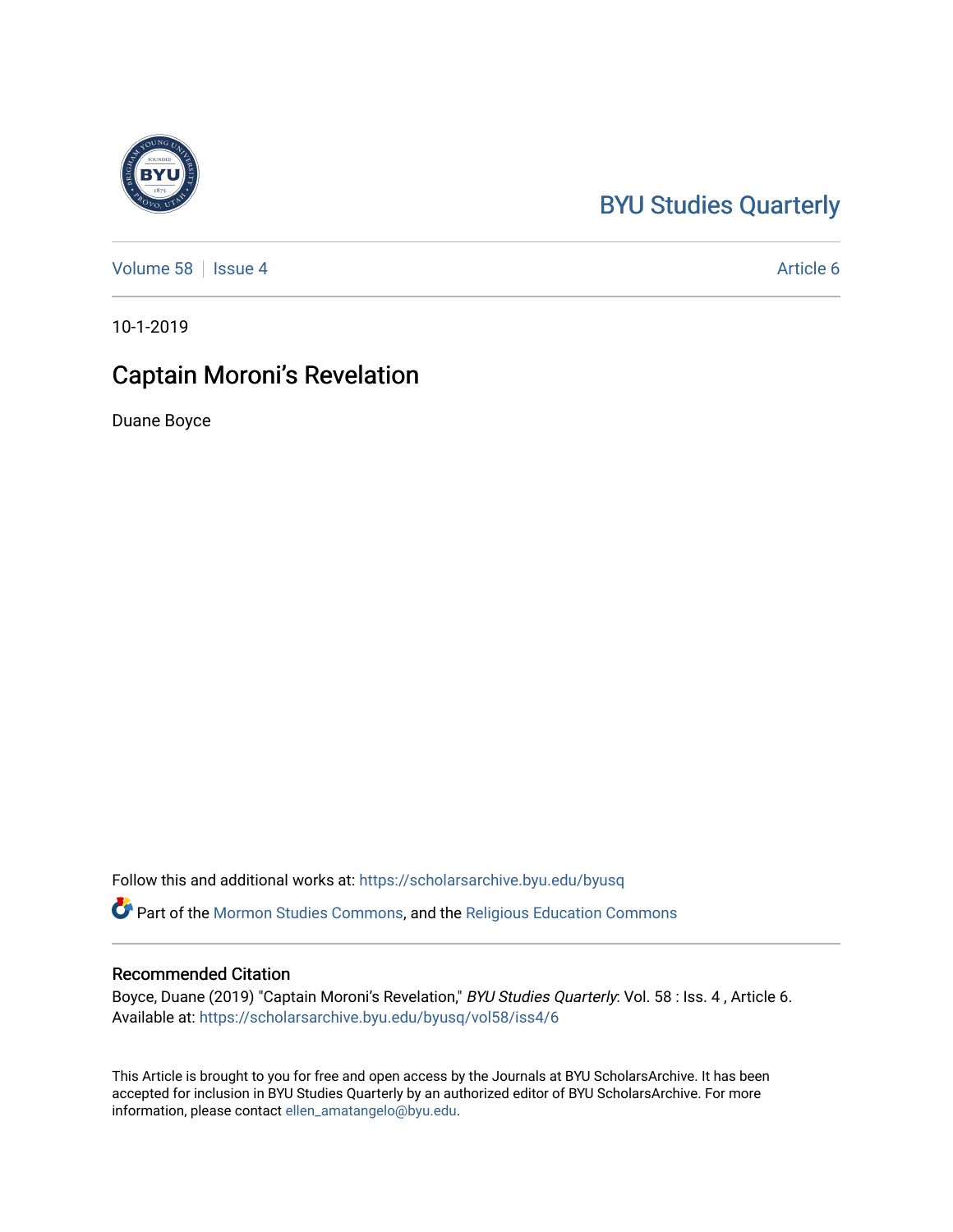Boyce: Captain Moroni's Revelation

*Duane Boyce*

 $\mathbf{M}$ <sup>oroni</sup> reports receiving a revelation in which the Lord told him,  $\mathbf{M}$ <sup>or</sup>ff those whom ye have appointed your governors do not repent of their sins and iniquities, ye shall go up to battle against them" (Alma 60:33). Moroni reports this revelation straightforwardly, but because Pahoran, the chief governor of the Nephites at the time, turns out to be innocent of the charges contained in Moroni's subsequent epistle and in the revelation itself (see Alma 61), it is easy to think that Moroni's revelation (or at least his report of it) is mistaken in some way. Indeed, this conclusion would seem to be the general default reading of this passage.1 The logical implication of this conclusion is that Moroni must have some defect. Even though he presents the message as a quotation from the Lord, either he did not actually receive a revelation, or he misunderstood the revelation he did receive, or, at a minimum, he recorded his revelation inaccurately.

#### **An Overlooked Detail**

Such an interpretation overlooks a significant detail in the text, however: Pahoran is not the only recipient of the epistle Moroni wrote following

⊕

*BYU Studies Quarterly 58, no. 4 (2019)* 155

1

<sup>1.</sup> This seems to be the case not only among lay members but also in scholarly circles. Grant Hardy, for example, refers to this revelation at various points and calls it—and/or Moroni's report of it—"mistaken" and an "off-the-mark revelation." Indeed, Hardy speaks of the revelation as a "claim" made by Moroni. See Grant Hardy, *Understanding the Book of Mormon: A Reader's Guide* (New York: Oxford University Press, 2010), 176, 177, and Kindle location 6815.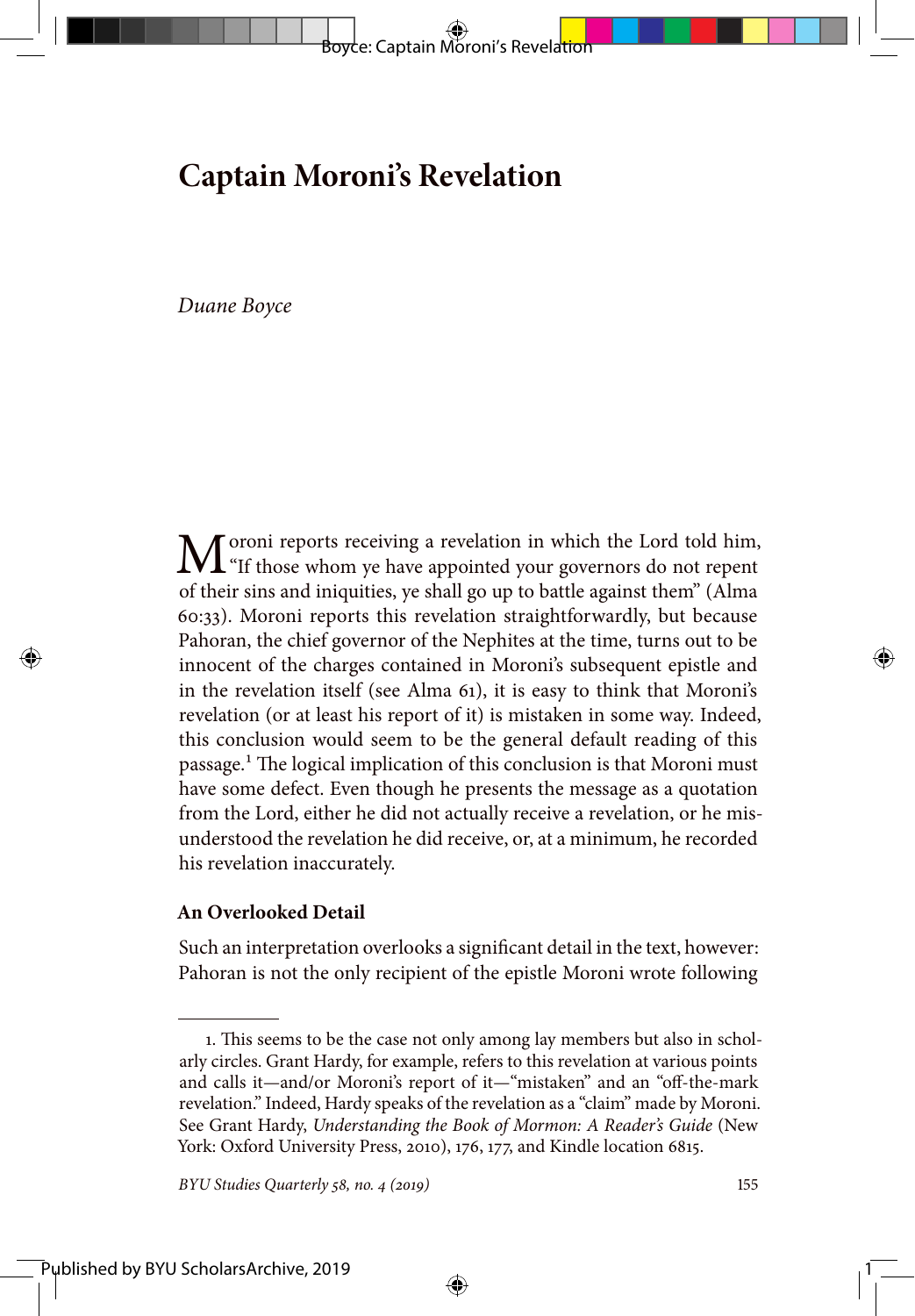### BYU Studies Quarterly, Vol. 58, Iss. 4 [2019], Art. 6

#### $156 \sim$  *BYU Studies Quarterly*

this revelation. Because Moroni mentions Pahoran by name (60:1) and because Pahoran both takes the letter personally and responds to Moroni (Alma 61), it is easy to think that Pahoran was the only one who received this epistle. But this is a mistake. In addition to Pahoran, Moroni directed his epistle "to *all* those who have been chosen by this people to govern and manage the affairs of this war" (60:1, emphasis added). It would seem natural for Moroni to mention Pahoran by name since he was the preeminent civil authority among the Nephites, but we learn from the text that Pahoran was not alone. Multiple leaders had governing power in Nephite society, and, as a group, they were responsible for mobilizing the Nephite population and supporting the Nephite armies (v. 2). It was to these multiple leaders—not only Pahoran—that Moroni sent his epistle.

We see this fact evidenced numerous times in Moroni's letter. Throughout his epistle, he consistently speaks in the plural. On fifteen separate occasions, he makes it clear that he is talking to all the governors of the Nephites. For instance, he refers to "all" who were responsible for managing the war (v. 1) and says that he is speaking by way of condemnation "unto *them*" (v. 2). He also speaks of what "*ye yourselves* know" (v. 2), describes the Nephite leaders as sitting upon their "*thrones*" (v. 7), writes to them as "*brethren*" (v. 10), and says that "the blood of thousands shall come upon your *heads*" (v. 10). He then speaks again of their "*thrones*" (v. 11) and also of the government and "*their* exceeding slothfulness" and "*their* exceedingly great neglect" (v. 14). Later, Moroni speaks of what "ye *yourselves* are seeking" (v. 18), questions whether they are "*traitors*" to their country (v. 18), and again refers to those receiving his epistle as sitting upon their "*thrones*" (v. 21). He then speaks of "any *among* you" and of "*those*" who are usurping power (v. 27) and admonishes them to "bestir *yourselves*" (v. 29, emphasis added throughout). And it turns out that this usage of the plural is completely consistent with what the Lord had initially told Moroni—namely, that if the "governors" did not repent, he was instructed to go to battle against "them" (v. 33).

We learn in Pahoran's response that Moroni was right: Pahoran had experienced dissensions, and the government was riddled with treason (Alma 61)—which is exactly what Moroni's revelation had indicated. Pahoran's innocence does not falsify the revelation, therefore, because the revelation was not specifically about Pahoran. Because the government was generally corrupt, the message contained in the revelation was completely accurate.

2

⇔

⇔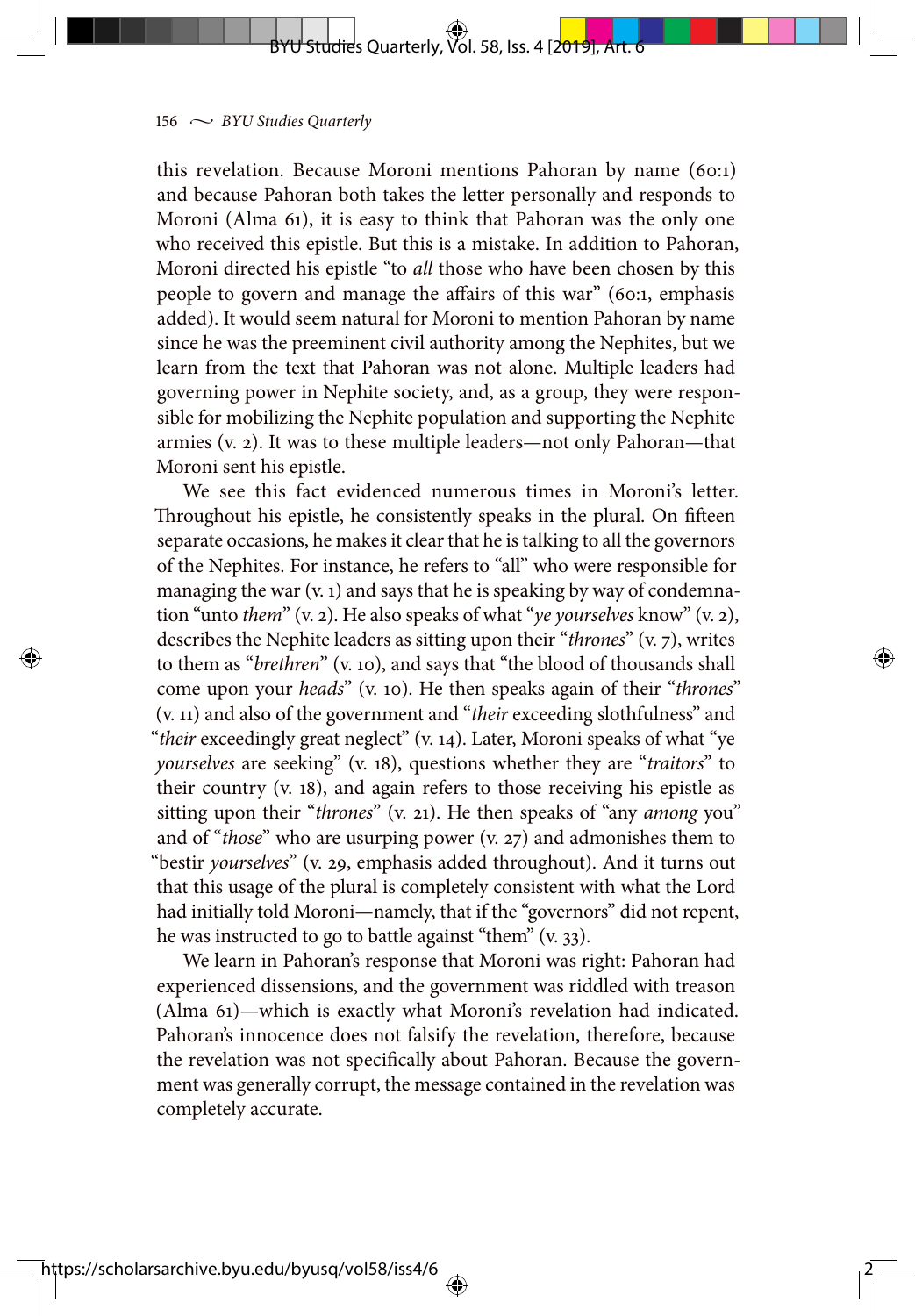#### **The Substantial Accuracy of Moroni's Epistle**

A similar point applies to Moroni's epistle. If we think he wrote only to Pahoran, then, judging by Pahoran's response, Moroni was seriously mistaken. What we have seen, however, is that Moroni did not write only to Pahoran. His audience was more general. Thus, while it is true that Moroni was mistaken in lumping Pahoran in with all the other governors, this error is minuscule in the scheme of things. The epistle is certainly far less erroneous than it is frequently thought to be.

Boyce: Captain Moroni's Revelation

Recognizing this feature of the text informs our perspective on Captain Moroni. His only mistake was not being sufficiently nuanced in his greeting. To be more exact in his opening, he could have said: "I know that many, if not all, of you are guilty of sins and iniquities in not supporting our defensive war effort. Whoever you are, what I'm about to say is directed to you." Moroni actually does capture a nuance of this sort in one place in his letter, of course. He speaks of rousing whatever governors might have at least a "spark" of freedom remaining in them and of making extinct "those who have desires to usurp power" (v. 27). This indicates that Moroni thought that some of the governors might be different from others and that they could and would join him in uniting against the Lamanite assault. Moroni thus appears to have had in mind the possibility of both better and worse governors, even though he didn't display this possibility in his opening greeting. However, although it would have been technically more accurate if he had done so, it would seem unfair to fault Moroni for such inexactness given the circumstances. In the context and exigencies of war, it seems completely understandable that capturing nuance was not Moroni's highest concern.

What we see in the end is that, except for this lack of nuance in his greeting, Moroni's epistle was accurate, just as his revelation had been. It was both consistent with that revelation and subsequently confirmed in its essence by Pahoran himself.<sup>2</sup>

⊕

3

⊕

Published by BYU ScholarsArchive, 2019

<sup>2.</sup> It is also possible that Moroni's epistle was more accurate regarding Pahoran than we generally think—that is, that Pahoran actually did deserve some of the generalized condemnation Moroni meted out. This notion is not implausible, since Pahoran was the chief judge, with ultimate authority over Nephite affairs, and yet he was equivocal in his response to the "exceedingly numerous" dissenters who (1) were actively seeking to overthrow Nephite society; (2) had driven Pahoran out of Zarahemla and occupied the city; (3) had appointed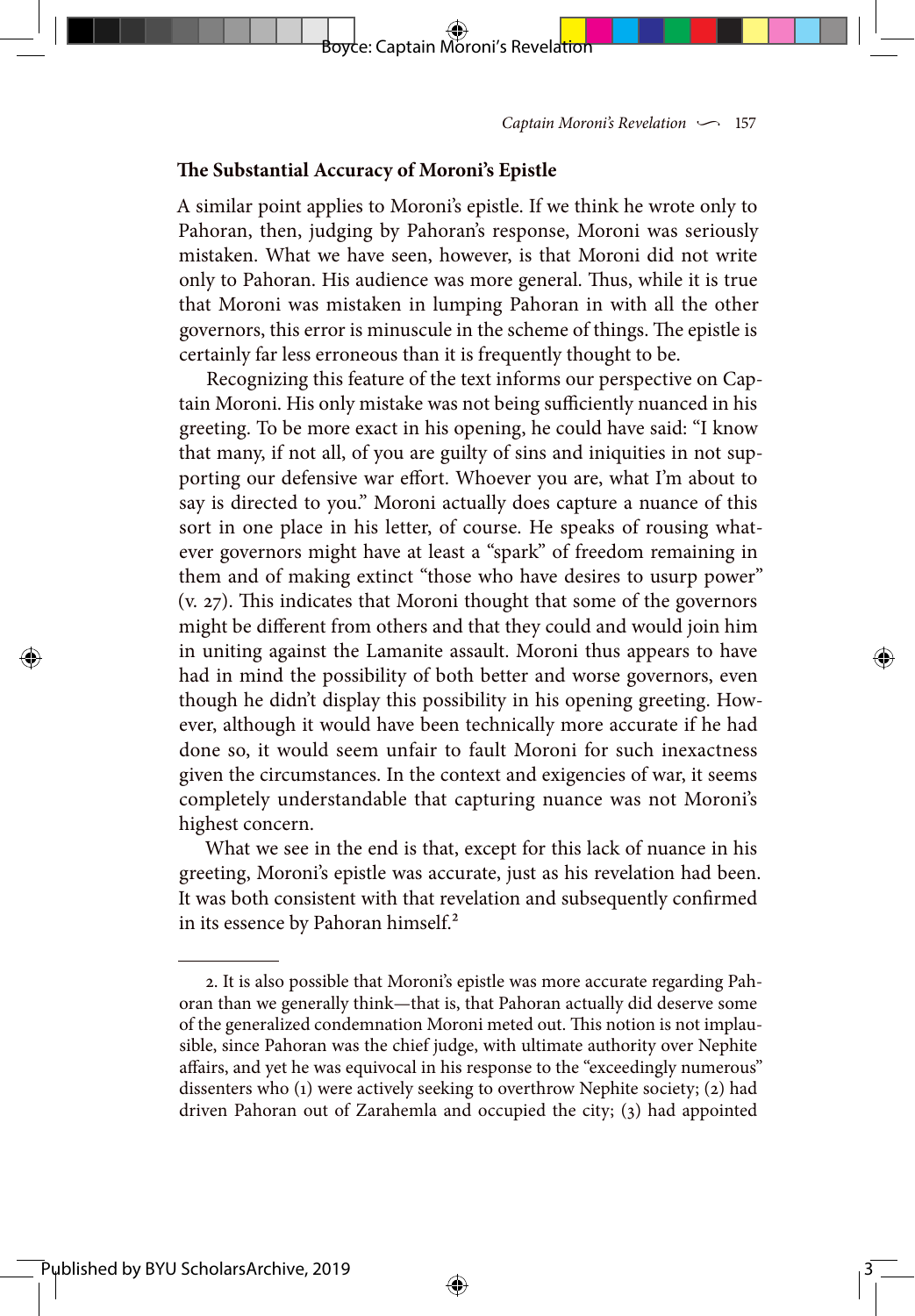$158 \sim$  *BYU Studies Quarterly* 

### **Captain Moroni's Spiritual Character**

Once we understand that the revelation Moroni reports receiving is completely accurate, we can understand something else we might not have appreciated previously—namely, that Moroni was a person of sufficient spiritual refinement that he could receive revelation from the Lord in complete sentences. We don't notice this quality if we think Moroni's revelation (or at least how he quoted it) contained errors. But once we understand that the revelation was accurate, we can appreciate that it confirms numerous other indications in the text of Moroni's commitment and faithfulness to the Lord.<sup>3</sup>

BYU Studies Quarterly, Vol. 58, Iss. 4 [2019], Art. 6

Because Moroni is immersed so fully in defending Nephite lives from Lamanite assault and because we observe his military activities in such detail, it is easy to overlook indications of his spiritual refinement and to see him one-dimensionally. This tendency is especially reinforced if we think he errs on something as significant as receiving revelation from the Lord. When we correct our misreading, however, we can see Moroni more richly: he is a man who, though immersed for years in defensive military action, nevertheless qualifies for specific, tangible spiritual direction from the Lord, and receives it.

their own king; (4) had formed an official alliance with the Lamanites—specifically to help them conquer the Nephites; and (5) were preventing the delivery of men and supplies to support the Nephite army (Alma 61:3–8). Although Pahoran reports that he had assembled sufficient support that the insurrectionists "do fear us and durst not come out against us to battle" (61:7), he also tells us that he was unsure if pursuing military action against his Nephite brethren was just (61:19)—this, despite their armed treason and their explicit alliance with the Lamanites to overthrow the society Pahoran had been appointed to lead and protect. Considering these elements of the text, it wouldn't be unreasonable to conclude that Pahoran's inaction placed him—at least to some degree—among those who deserved the Lord's condemnation, in which case Moroni's epistle, regarding Pahoran himself, is not as inaccurate as it might appear on the surface.

3. Although this is a topic that deserves attention in its own right, it is too large a matter to be addressed here. Relevant passages, however, include Alma 44:3–6, 11; 46:12, 13, 16–18, 20, 23–27; 54:10; 60:25, 28, 34–36; and 62:2. Mormon also describes Moroni in significant spiritual terms; see Alma 48:7, 10, 12, 13, 16–18.

4

⇔